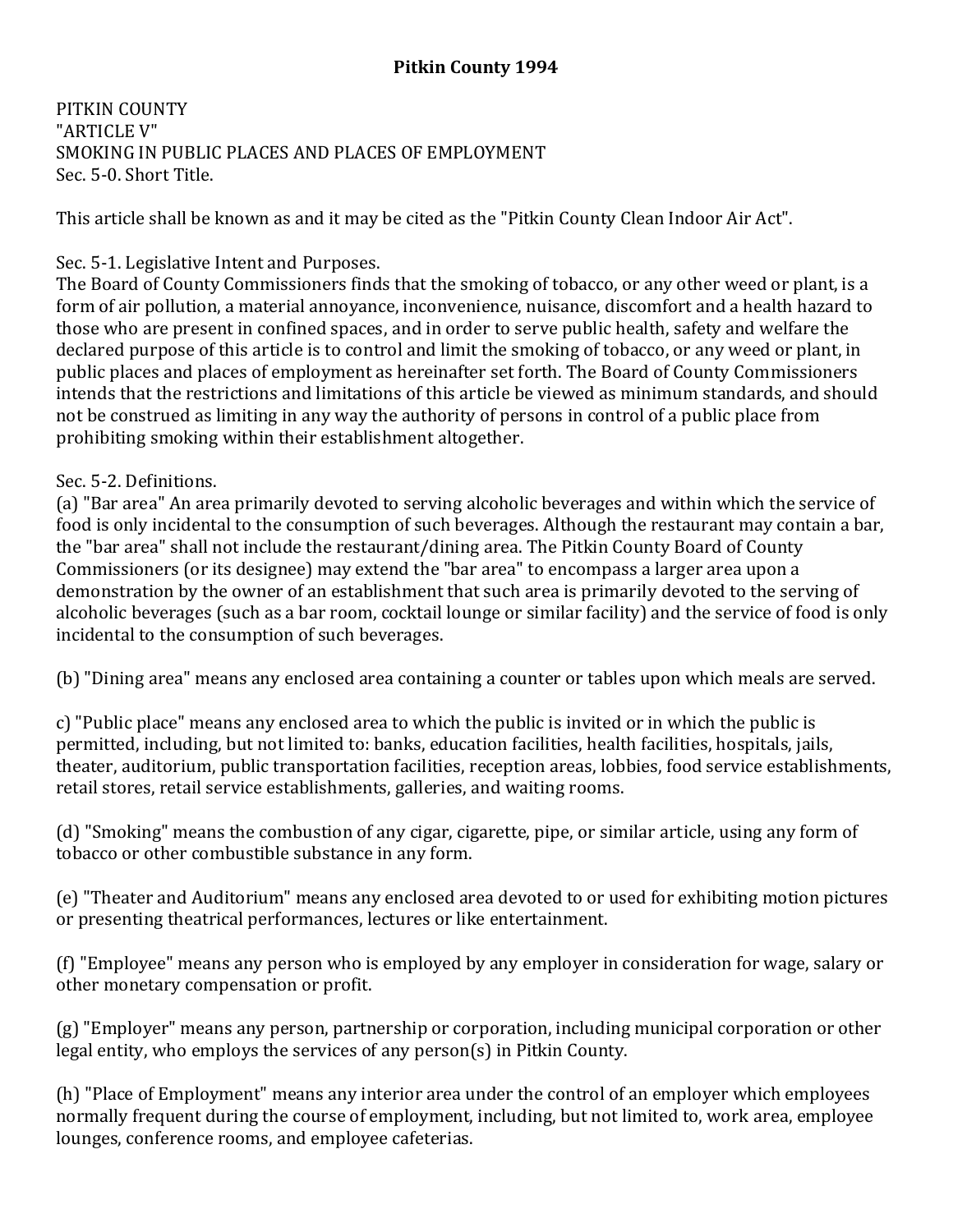Sec. 5-3. Smoking Prohibited in Public Places.

Smoking is prohibited in public places, including but not limited to the following:

(a) Elevators. Smoking is prohibited and is unlawful within elevators in buildings generally used by or open to the public, including elevators in office, hotel, and multi-family buildings.

b) Hospitals and Health care Facilities. Smoking is prohibited and is unlawful in public areas of health care facilities and hospitals, as defined in Section 25-3-101, C.R.S., as it may be amended from time to time, including waiting rooms, public hallways and lobbies.

(c) Public Meeting Rooms. Smoking is prohibited and is unlawful in hearing rooms, conference rooms, auditoriums, chambers, and places of public assembly in which public business is conducted, which requires or provides direct participation or observation by the general public.

(d) Public Restrooms. Smoking is prohibited and unlawful in public restrooms.

(e) Hallways. Smoking is prohibited in the hallways of public places.

(f) Food Service Establishments. Smoking is prohibited and is unlawful in the dining area of every publicly or privately owned food service establishment, including but not limited to a coffee shop, cafeteria, short-order cafe, luncheonette, sandwich shop, soda fountain, restaurant, or other eating establishment serving food; except under the following circumstance where smoking may be permitted at the option of the owner of the establishment:

(1) Any enclosed rooms which are being used for private functions.

(2 ) The smoking of cigarettes in any "bar area" as defined in Sections 5-2 and 6.2. The smoking of pipes and cigars shall not be permitted in such areas.

(g) Retail Stores. Smoking is prohibited and is unlawful in all public areas of retail stores, including grocery stores, retail service establishments, retail food production establishments, and drug stores.

(h) Hotel and Motel Lobbies.

(i) Theaters and Auditoriums. Smoking is prohibited in all theaters or nightclubs except when these are used for private functions.

Sec. 5-4. Regulation of Smoking in Places of Employment

The following regulations apply to places of employment.

(a) Within ninety days of the effective date of this resolution each employer shall adopt, implement, and maintain a written smoking policy which shall contain at a minimum the following:

(1) Prohibition of smoking in employer conference and meeting rooms, classrooms, auditoriums, restrooms, medical facilities, hallways, elevators, and behind service counters.

(2) Provision and maintenance of no smoking areas in cafeterias, lunchrooms and employee lounges that effectively provide a smoke-free environment for nonsmoking employees.

(3) Any employee in the place of employment shall be given the right to designate his or her work area as a nonsmoking area and to post it with appropriate signs or sign. The policy adopted by the employer shall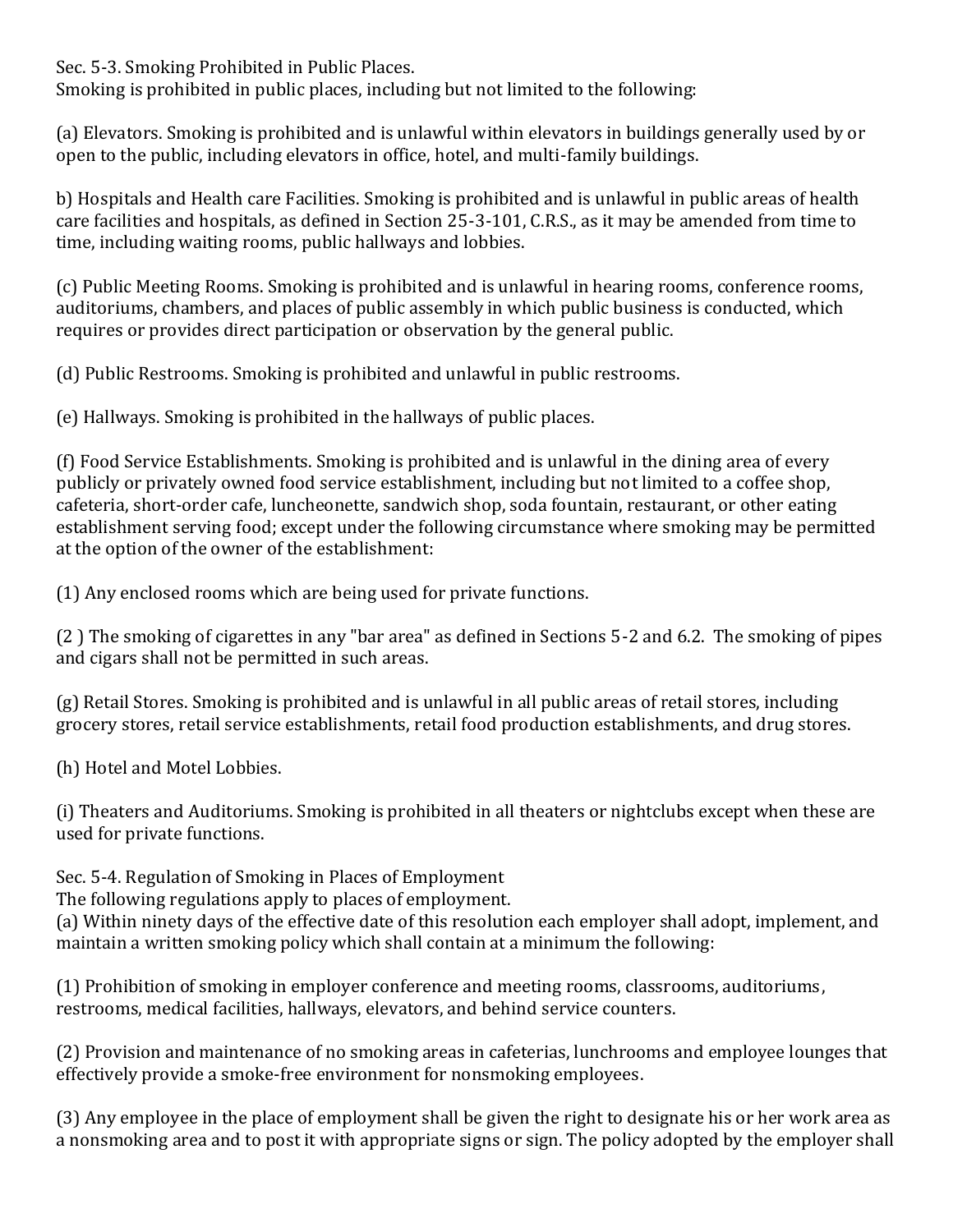include a definition of the term "work area" which gives preferential consideration to nonsmokers. No nonsmoking employee shall be required to enter or work in a smoking work area.

(4) In any dispute arising in the work place under the smoking policy, the rights of the nonsmoker shall be given precedence.

(5) Except where other signs are required, whenever smoking is prohibited, conspicuous signs shall be posted so stating.

(b) The smoking policy shall be communicated to all employees within three weeks of its adoption and permanently posted in a prominent place.

(c) Notwithstanding the provisions of subsection (a) of this section, every employer shall have the right to designate any place of employment as a nonsmoking area.

(d) This section is not intended to regulate smoking in the following places under the following conditions:

(1) A private residence which may serve as a place of employment.

(2) A place of employment which is private, enclosed, physically separated, and ventilated to the outside, occupied exclusively by smokers, excepting places in which smoking is prohibited by fire marshal or by other law, ordinance or regulation.

(e) An employer shall post "No Smoking" signs in any area designated as a nonsmoking area and "Smoking Allowed" signs in any area designated a smoking area.

## Sec. 5-5. Posting of Signs.

To advise persons of the existence of "No Smoking" or "Smoking Permitted" areas, signs shall be posted in the English language as follows:

(a) In public places where no smoking is permitted pursuant to this article, a sign using the words "No Smoking" and/or the international no smoking symbol shall be conspicuously posted either on all public entrances or in a position clearly visible an entry into the establishment.

(b) In public places where certain areas are designated as smoking areas pursuant to this resolution, the statement "No Smoking Except in Designated Areas" shall be conspicuously posted in a position clearly visible at each and every entry into the establishment. In addition, the person having the authority to manage and control any area designated as a nonsmoking area pursuant to this article, shall post or cause to be posted and prominently displayed, and shall maintain "No Smoking" signs in conspicuous locations within said areas. All such signs shall clearly and conspicuously recite the phrase "No Smoking" and/or use the international no smoking symbol. The signs shall be posted not less than 5 feet above the floor nor more than 8 feet above floor level and shall be of sufficient number and location to cause the message of at least one of the signs to be clearly visible, legible, and readable from each area in the establishment.

#### Sec. 5-6. Exceptions

Sec. 5-6.l. "No Smoking" areas are not required, although they are encouraged, in private areas; hotel, motel, and lodge meeting and assembly rooms rented to guests; areas and rooms while in use for private social functions, the facilities of a private or members only club/organization, private hospital rooms, psychiatric or psychological counseling facilities or stores that deal exclusively in tobacco products and accessories. A private or members only club/organization that serves alcohol must possess a State of Colorado Club Liquor License to claim this exception.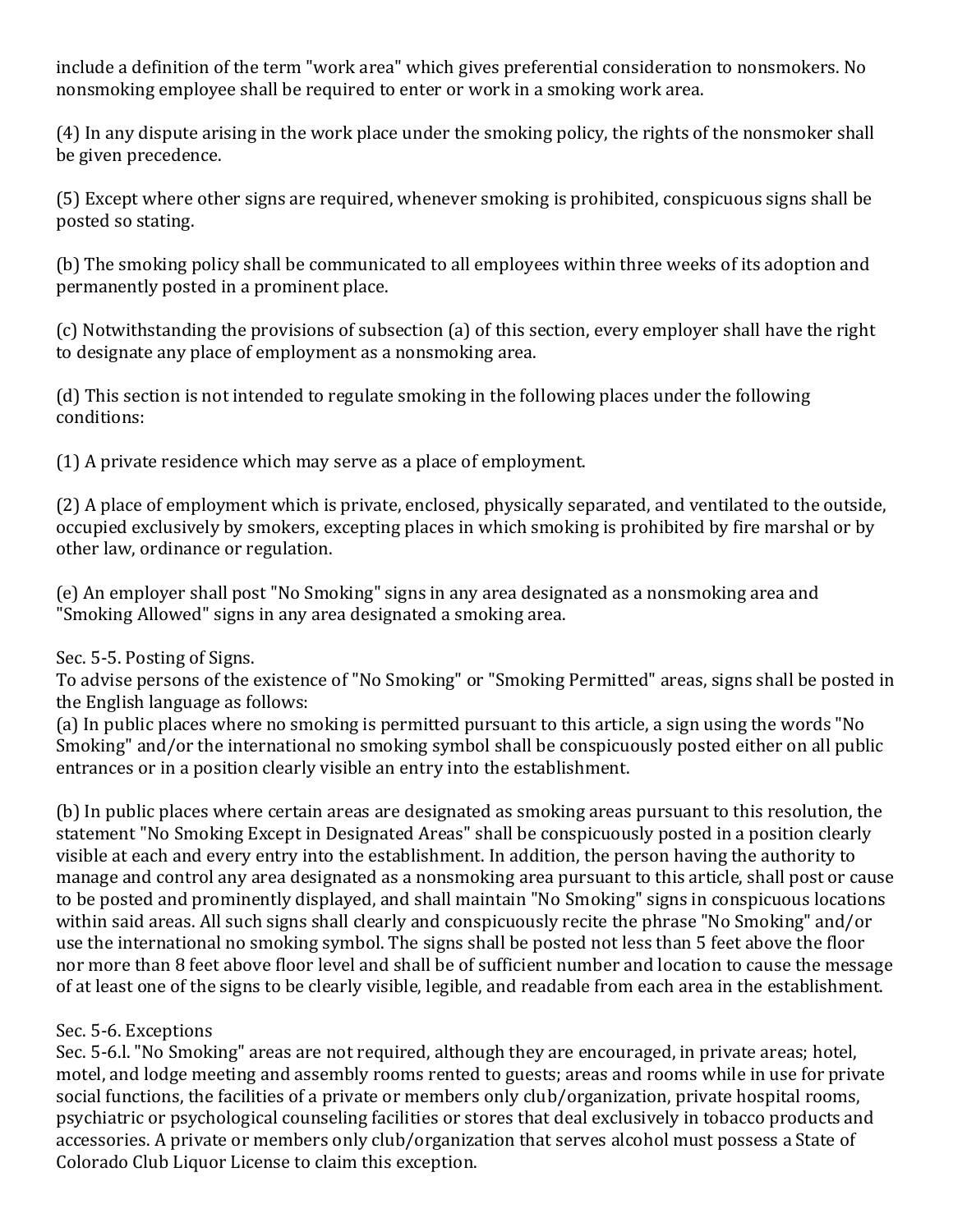Sec. 5-6.2. Within a "bar area". If smoking is permitted in a bar area by the establishment owner, the bar area must be physically separated by solid walls that extend from floor to ceiling. There may be a door opening from the nonsmoking area into the smoking area. The door must not be held open for longer than the time it takes for customers to enter or exit the bar. Further, there must be an approved independent ventilation system serving the smoking area which has no direct or indirect connection to the ventilation system serving the nonsmoking area. There must be no sharing of common return air ducts nor air

exhaust ducts. Air intake duct openings serving the nonsmoking area must be a sufficient distance away from smoking area exhaust duct openings to prevent mixing of contaminated air being vented out with clean air being drawn into the establishment.

Sec. 5-6.3. Any owner or manager of a business or other establishment subject to this article may apply to the Director of the Environmental Health Department for an exception or modification of the provisions of this article due to unique or unusual circumstances or conditions. It will be the burden of the applicant to show that the failure to comply with the provision for which the exemption is requested will not result in a danger to public health or annoyance, inconvenience or discomfort.

## See. 5-7. Enforcement.

Sec. 5-7.1 The County Manager or the County Manager's designee shall be responsible for compliance with this article with regard to facilities which are owned, operated, or leased by Pitkin County.

Sec. 5-7.2 The owner, operator, or manager of any facility, business or agency shall post or cause to be posted all "No Smoking" signs required by this article. Owners, operators, manager or employees of same shall be required to verbally inform persons violating this article of the provisions thereof. The duty to inform such violator shall arise when such owner, operator, manager or employee of same becomes aware of such violation, and shall be their sole enforcement obligation hereunder.

Sec. 5-7.3 Any citizen who desires to register a complaint under this article may initiate enforcement with the Aspen/Pitkin Environmental Health Department.

Sec. 5-7.4 No person shall be discriminated or retaliated against in any way for protecting themselves against environmental tobacco smoke under the terms of this ordinance either in public or in the workplace, for requesting a non-smoking work area, or for filing a complaint or otherwise reporting a violation of this ordinance.

Sec. 5-7.5 Should a person disagree with a decision made by the Aspen/Pitkin Environmental Health Department relative to this resolution, that person may appeal the decision to the Clean Air Advisory Board at a regularly scheduled meeting of that Board.

Sec. 5-7.6 The Aspen/Pitkin Environmental Health Department may enforce the provisions of this article by either of the following actions:

(a) Serving notice requiring correction of any violation of this article.

(b) Requesting the County Attorney to initiate appropriate enforcement proceedings, including, without limitation, the initiation of a complaint for imposition of penalties or injunctive relief, abatement, or other appropriate action to prevent, enjoin, abate or remove such violation.

Sec. 5-7.7 Any person violating this ordinance shall, upon conviction, be punished by a fine of not more than three hundred dollars (\$300.00), for each separate offense, and may be enjoined from any further or